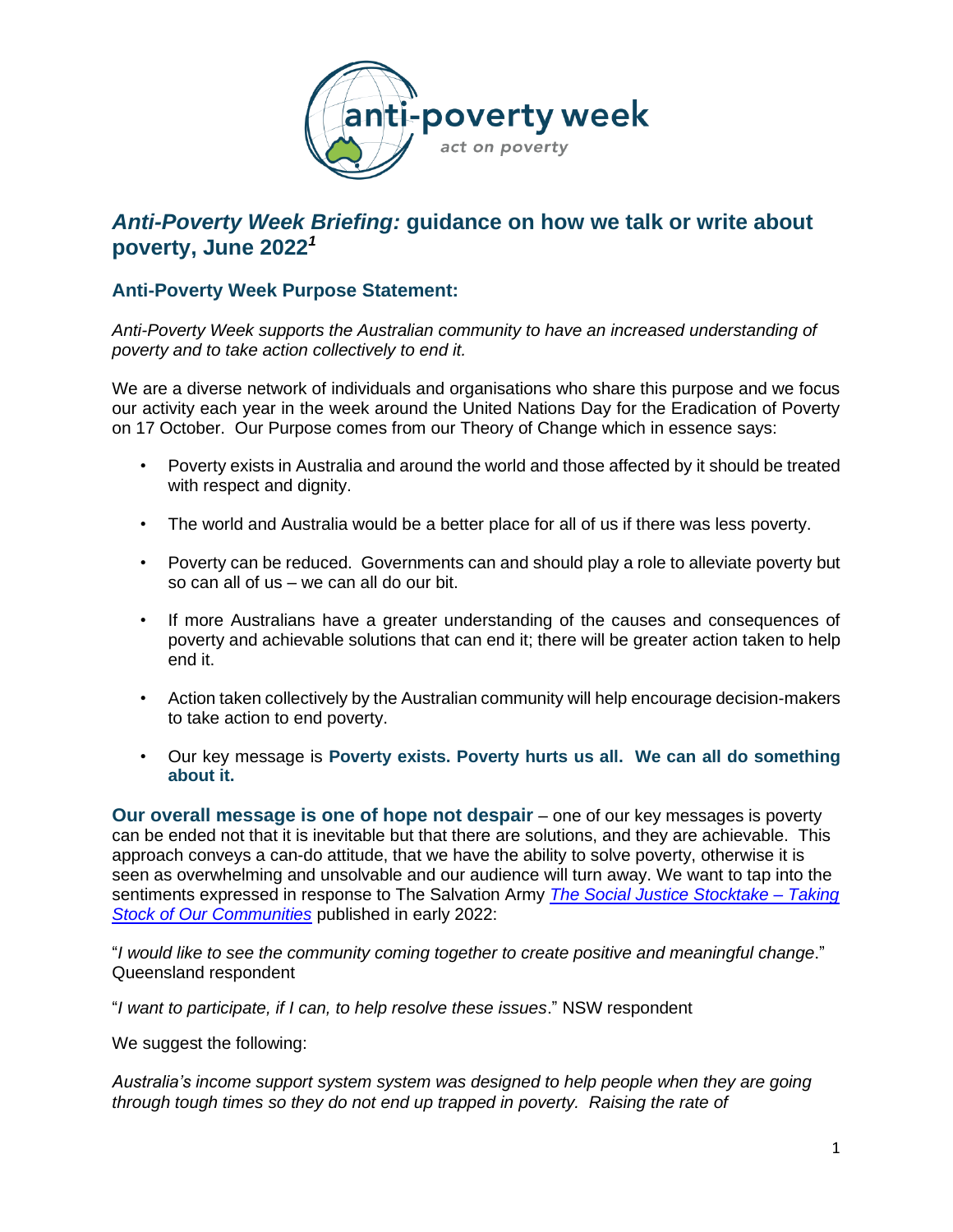

*unemployment payments will get our income support system working by allowing people to build on the skills they need to get a job, rather than struggling to survive.*

**Our tone is reasonable not argumentative** – reasonable conveys a community approach and can-do attitude - the audience thinks about how to solve the problem and are not distracted by understanding the agenda of messenger.

**Visual images** should reflect this sense of hope not despair (and our website reflects this). Note that close up evokes sympathy, wide-shot evokes systemic solutions. All visual images need to support the words, not contradict them. Do they help the viewer identify who is responsible for the problem and who is engaged in creating solutions?

**Don't restate negative myths** about poverty as it will only reinforce them. This is a common misconception but research shows that this makes people more familiar with the myth and more likely to accept it as true.

Always use **person first language** - *people experiencing poverty or homelessness*, *people with disability*.

#### **Appeal to sense of fairness, values, and morals**

*As Australians, we believe in a fair go. We look out for one another and support each other. It's who we are as a nation. And as one of the wealthiest countries in the world, we can afford to look after everyone. But, right now, 3 million Australians are living in poverty and their opportunities are limited. One in six Australian children live in poverty and rely on food banks every week. Everybody has a right to a roof over their heads and food on the table. We all share a responsibility to make sure that everyone in our country has a decent standard of living and the same chances in life.* 

*Poverty affects far too many Australian children and families, diminishing their lives now and in the future. As one of the wealthiest countries in the world, it's just not right that 1 in 6 of our children grow up in poverty*. 2

*"We are a wealthy country and our people should not have to struggle to feed their children and put a roof over their heads."<sup>3</sup>*

**Illustrate the extent of poverty** by talking about the prevalence of poverty and people's experiences of poverty rather than data. **Use data as a** *character* **in the story, rather than the story itself.**

*Kids growing up in poverty too often go to bed or school hungry; they often feel isolated from other kids; left out if they can't afford to join a local sport team or go on school camps; they may be living in an overcrowded home where there's no quiet place to do homework and they worry about their parents.*

*Growing up in poverty is simply bad for children. Children who grow up in poverty have more than three times the risk of living in poverty as an adult. 4*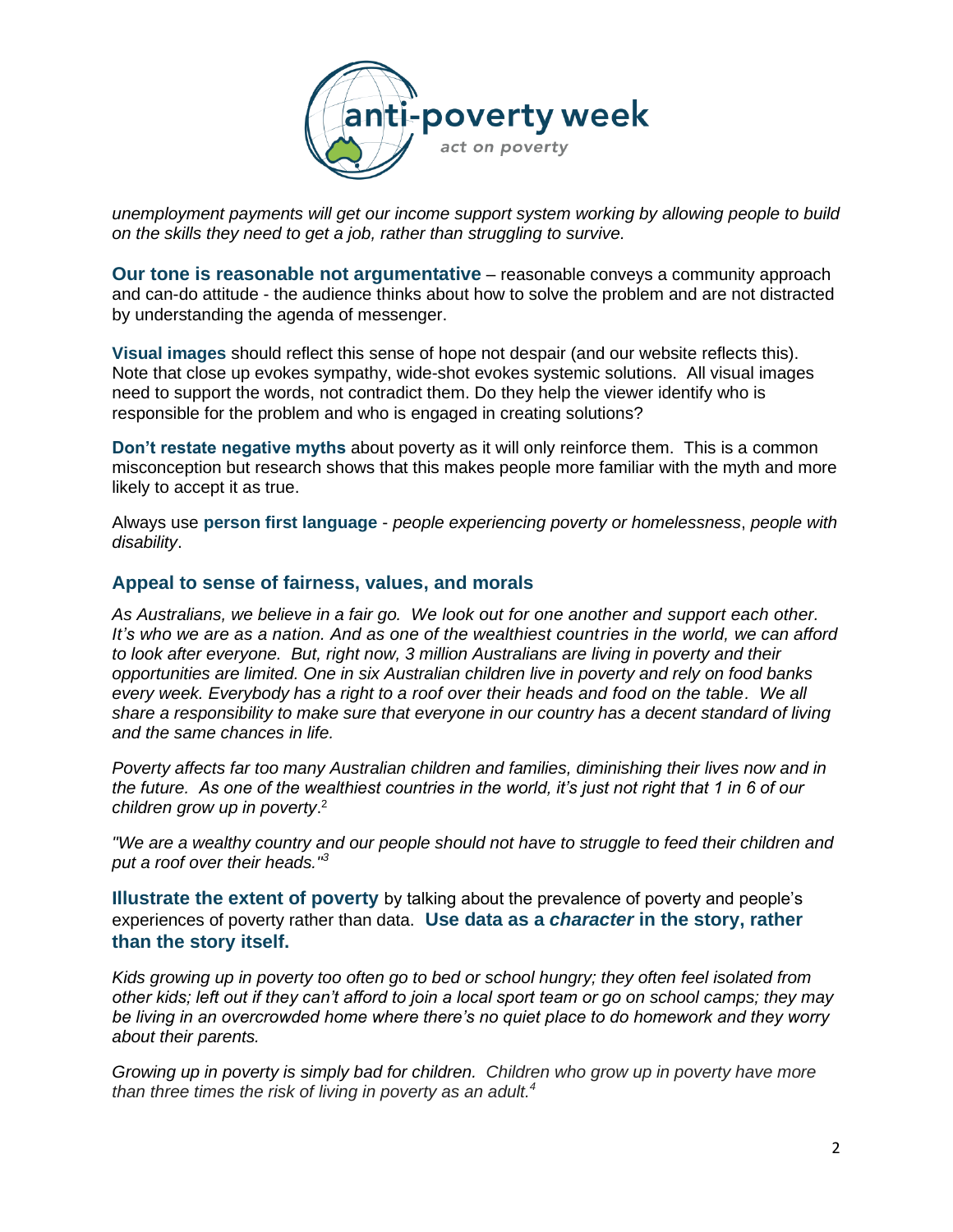

*Not having enough money to cover the necessities restricts daily life and crushes hope for the future. We've heard shocking stories of mothers pretending they've eaten dinner while cooking when in fact, there was not enough food to feed the whole family; of mothers forced to forego important medications and unable to maintain or fix their car. These all restrict their employment options. We've also heard of children telling their younger siblings to drink less milk and not even telling their parents about after school activities and excursions because they know the family cannot afford them*.

"*It's always a focus on rent and food for me. I don't like to look like I'm struggling with money. You need to set aside money to buy a jacket for a job interview. That comes out of groceries. You have to compromise a lot. It can make you feel quite isolated because you can't go out with your friends and you're always worried about money…Things like Christmas and Easter and people's birthdays, you feel bad not being able to give someone a present. But it's just the way you live."* <sup>5</sup>

#### **Use metaphor - poverty as a trap**.

This offers a sense of what life is like for real people and conveys that economic conditions are a deliberate construct. Structures and traps are manufactured, not natural. This presents people not as failures, but rather as navigating impossible circumstances. UK research found that the metaphor of the economy that restricts and restrains was the most effective, it explains how the economy restricts and restrains people in poverty, or channels them into poverty. Australian research also supported this. Explain how poverty restricts and restrains, locks people in, limits and constrains people's opportunities and life's chances, traps people. Poverty as a current (out of an individual's control) is also productive. In 2021 APW used the phrase "increased income support and social housing are the *the keys to unlocking poverty."*

*Our economy and welfare system is locking people in poverty. Low-paid, unstable jobs plus inadequate unemployment payments mean some people and families can't put food on the table. It is impossible to look for paid work if you are homeless and hungry with unemployment payments at \$46 a day or less. People living on unemployment payments are trapped in a daily struggle to make ends meet, unable to think about the future they aspire to. Unemployment payments need to be increased so it can truly be the start to finding a new job, not a brake on job searching.*

*Not having enough money to cover the basics including housing, restricts daily life and crushes hope for the future. It restricts their chance to prosper and thrive. Living in poverty is like living in permanent lockdown.*

*Our economy creates powerful currents and rips that can pull people into poverty, like low wages, high housing costs and fewer entry entry-level jobs. Sometimes things happen that threaten to pull us under, like losing a job, acquiring an illness or disability, or leaving our home to get away from an abusive relationship.*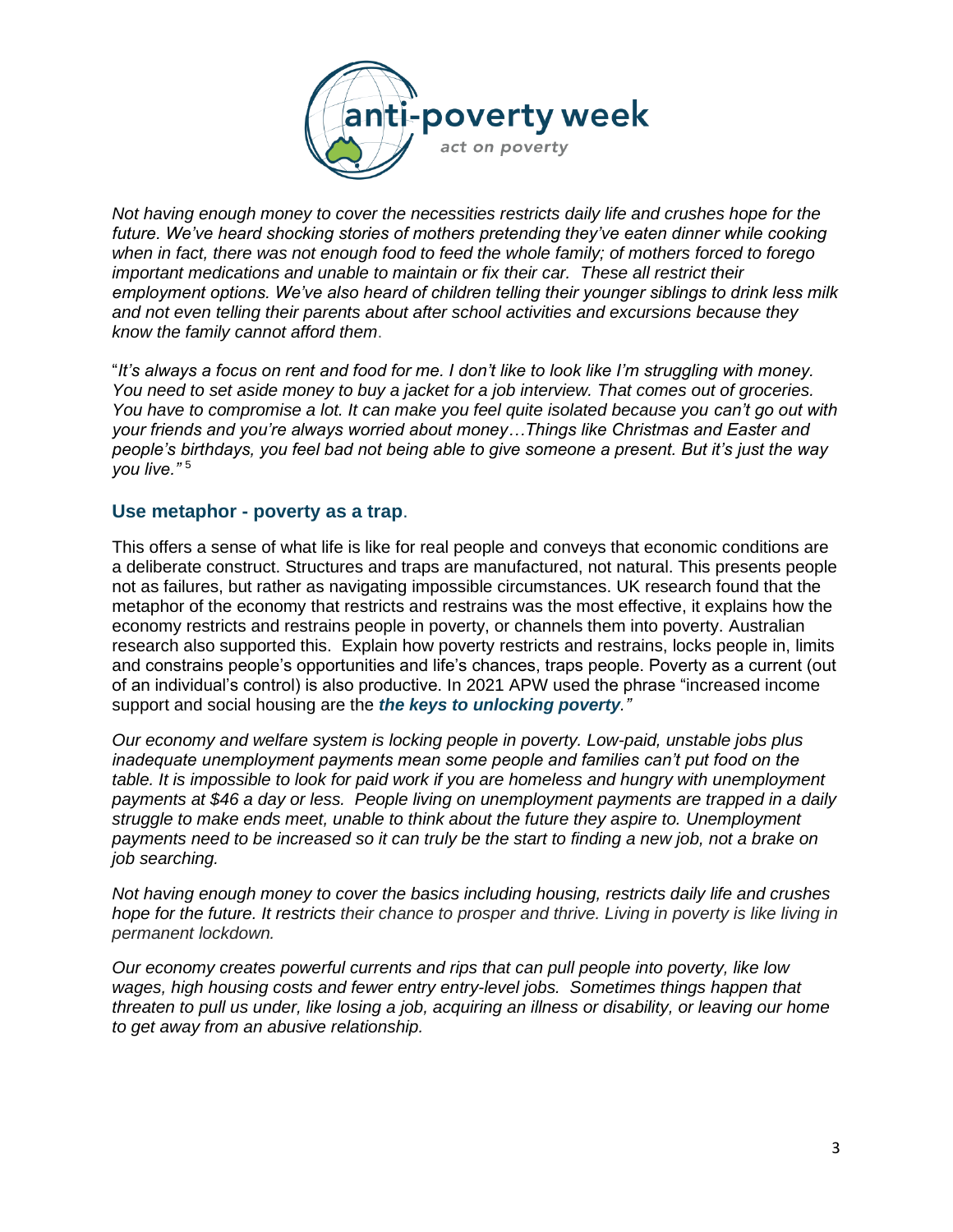

# **Spend as much time on solutions as the detail of the problem**

The Salvation Army received over 15,500 responses from Australians across all States and Territories in late 2021 and concluded: "*Overwhelmingly, people felt something needed to be done and wanted to be part of the solution but felt disempowered around finding or implementing solutions. We found that Australians care deeply about social injustice – but don't always know what to do about it." 6*

We have the solutions, let's share them. Put solution first, then go back to problem definition. We need to explain how the economy can be redesigned and that poverty can be solved. It's a policy choice that can, and should, be made. To avoid fatalism and that 'nothing can be done,' talk about the economy and our budgets as a designed system and therefore one that we can redesign. In Australia we had the experiment of what would happen if we significantly increased income support payments such as JobSeeker Payment, parenting, student and other working age payments – it was spent on basic necessities and lifted many out of poverty.<sup>7</sup>

Use solution and metaphor together: *Together we can unlock poverty for all Australians.*

*Raising income support above the poverty line and government investment in social housing are the keys to unlocking poverty.* 

*Child poverty in Australia isn't inevitable – we made great strides in the 1990's when the former PM Bob Hawke and his government committed to end child poverty. Poverty wasn't eliminated but it was reduced by 30 percent. We can look to these solutions – investing in early years, increasing family payments, single parent payments and JobSeeker payments. More affordable housing and ensuring all parents complete Year 12 and have access to effective back to work schemes would also help a lot.*

*The extra income provided through the Coronavirus Supplement to low-income families doing it tough during 2020 really made a difference. It meant they had enough to cover the basics like healthy food, warm clothes in winter and after school activities like sport and music. Importantly it relieved stress on parents and children which compounds hardship. For some it was the means to escape violence. The full Coronavirus Supplement saw poverty drop by more than half for the poorest families – those headed by single parents<sup>8</sup> .* The 550 Reasons to Smile campaign captured the impact from families: **"***This has helped pay the rent and feed my family. I'm a sole parent with no child support and multiple chronic illnesses. This money has given me breathing room***."** See more quotes from 550 Reasons to Smile [here.](https://antipovertyweek.org.au/wp-content/uploads/2021/08/Select-quotes-550-Reasons-2021-from-single-parents.pdf)

#### **Key one liners on child and family poverty:**

*Income support and housing are the keys to unlocking poverty for families and children and all affected by poverty.*

*To treat all of Australia's children fairly, we need to ensure every family has enough money to cover the basics and a secure roof over their head.<sup>9</sup>*

*Children can thrive and be healthy when they have what they need to develop well.<sup>10</sup>*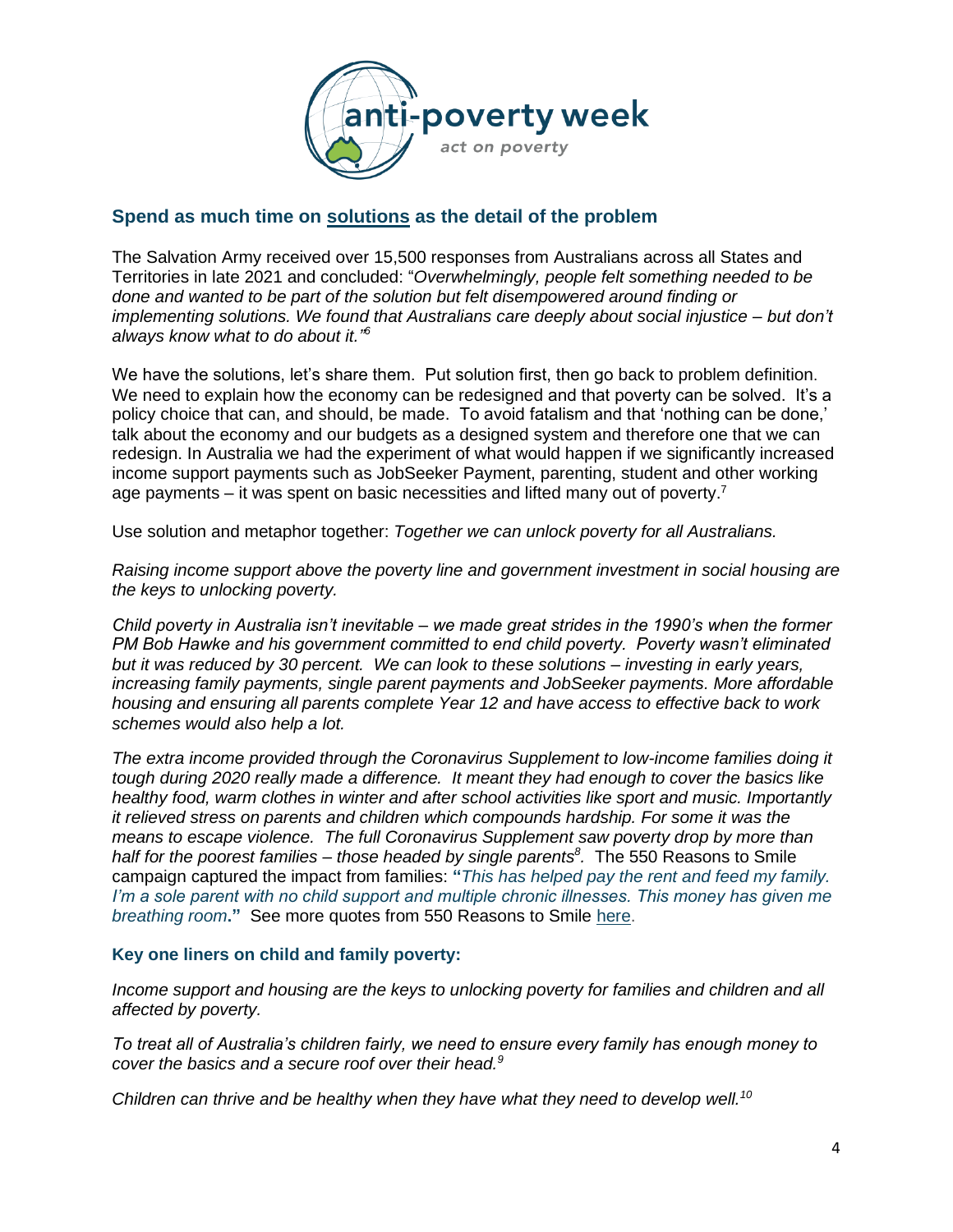

# **Make Public Services Visible and a Force for Good**

We all rely on publicly funded services and support systems like income support, education, Medicare, hospitals and roads. Our public services are especially important to people who are struggling. We need to strengthen them to end poverty and make sure everyone has a decent life.

The ACOSS/UNSW Sydney Poverty and Inequality Partnership *[Covid, inequality and poverty in](https://povertyandinequality.acoss.org.au/covid-inequality-and-poverty-in-2020-and-2021/)  [2020 & 2021](https://povertyandinequality.acoss.org.au/covid-inequality-and-poverty-in-2020-and-2021/)* found that during the first 'Alpha' wave of the COVID-19 pandemic in 2020, Australia halved poverty and significantly reduced income inequality.

- Between 2019 and the middle of 2020, the percentage of people in poverty fell from 11.8% to 9.9% *despite* the recession. It would have been twice as high (22.7%) without the COVID income supports.
- Among people in households on the JobSeeker Payment, *poverty fell by four-fifths, from 76% in 2019 to just 15% in June 2020*. Among sole parent families (both adults and children) poverty was reduced by almost half, from 34% to 19%.

But the reversal of this Federal Government support in 2021 saw poverty rates increase again. By April 2021 when the supplement was removed completely, and despite an increase of \$25pw to the lowest income support payments, the new rate of JobSeeker payment fell to approximately 30% below the poverty line.<sup>11</sup>

*We need to redesign the way our economy works – the choices we make - to free people from the constraints of poverty so they can live the life they aspire to.*

### **How Reducing Poverty Benefits Us All**

As human beings, our wellbeing is linked to each other. Growing inequality is detrimental to economic growth and undermines social cohesion, increasing political and social tensions and, in some circumstances, driving instability and conflicts.<sup>12</sup>

Economic growth is not sufficient to reduce poverty if it is not inclusive and if it does not involve the three dimensions of sustainable development – economic, social and environmental. Inequality threatens long-term social and economic development, harms poverty reduction and destroys people's sense of fulfilment and self-worth. This, in turn, can breed crime, disease and environmental degradation.<sup>13</sup>

There is a significant body of evidence that higher incomes for the unemployed and other groups who are disadvantaged may lead to better national outcomes on indicators such as health. That is, there are many additional social costs involved with entrenched disadvantage, and those costs are alleviated as the cycle of disadvantage is broken.<sup>14</sup>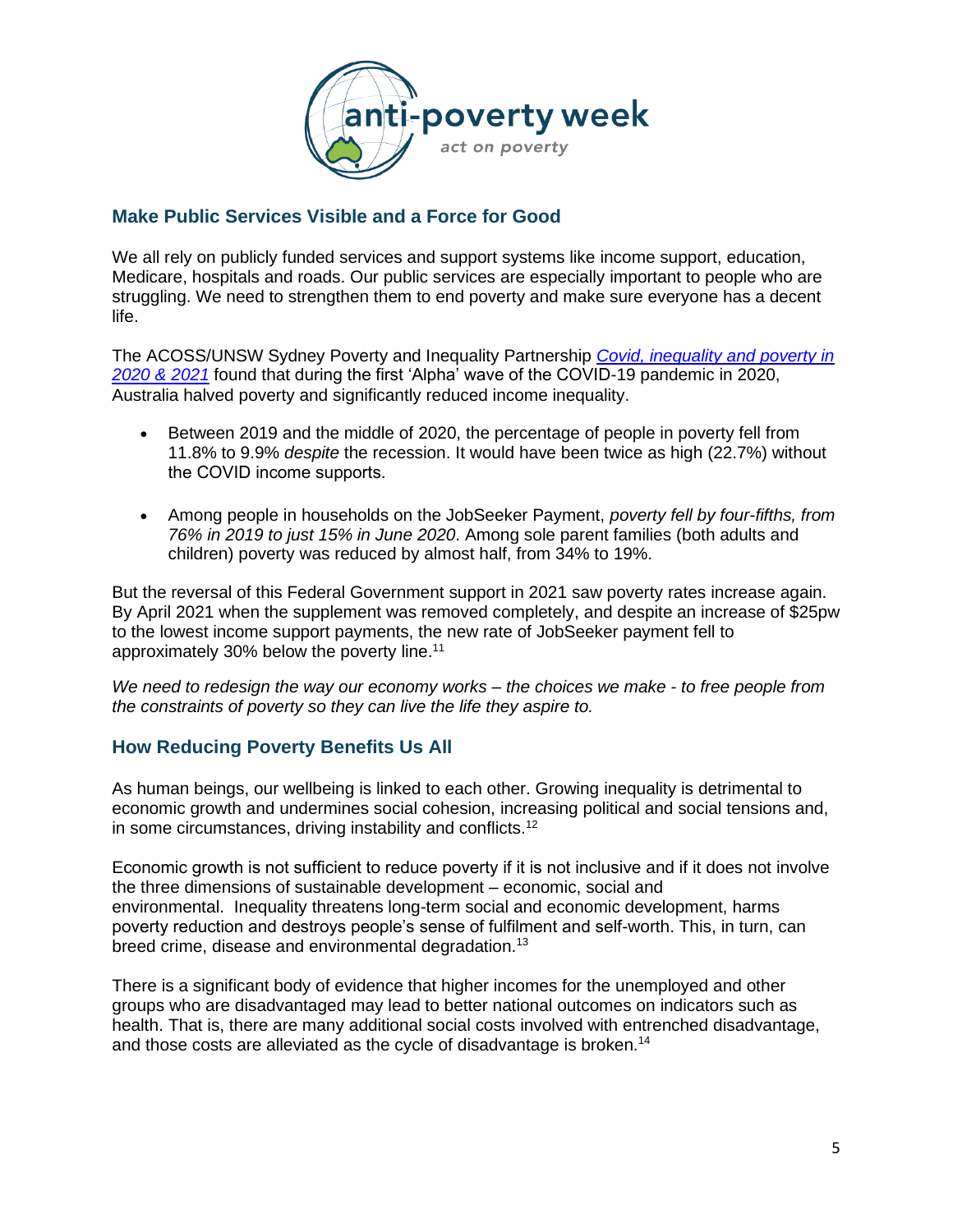

"*The evidence is clear that by investing in helping kids get off to a good start, the costs to the community in areas such as healthcare, homelessness and unemployment can be massively reduced*."<sup>15</sup>

The \$550 per fortnight Coronavirus Supplement to working age payments including Job Seeker in March 2020 introduced by the then Federal Government helped the Australian economy recover from the lockdown-induced recession as well as reducing poverty and inequality.<sup>16</sup> The majority of leading economists agreed the best way to aid the economic recovery in the October 2020 Federal Budget was to increase spending on social housing and JobSeeker and associated working age payments.<sup>17</sup>

*Reducing poverty is both the smart and right thing to do.*